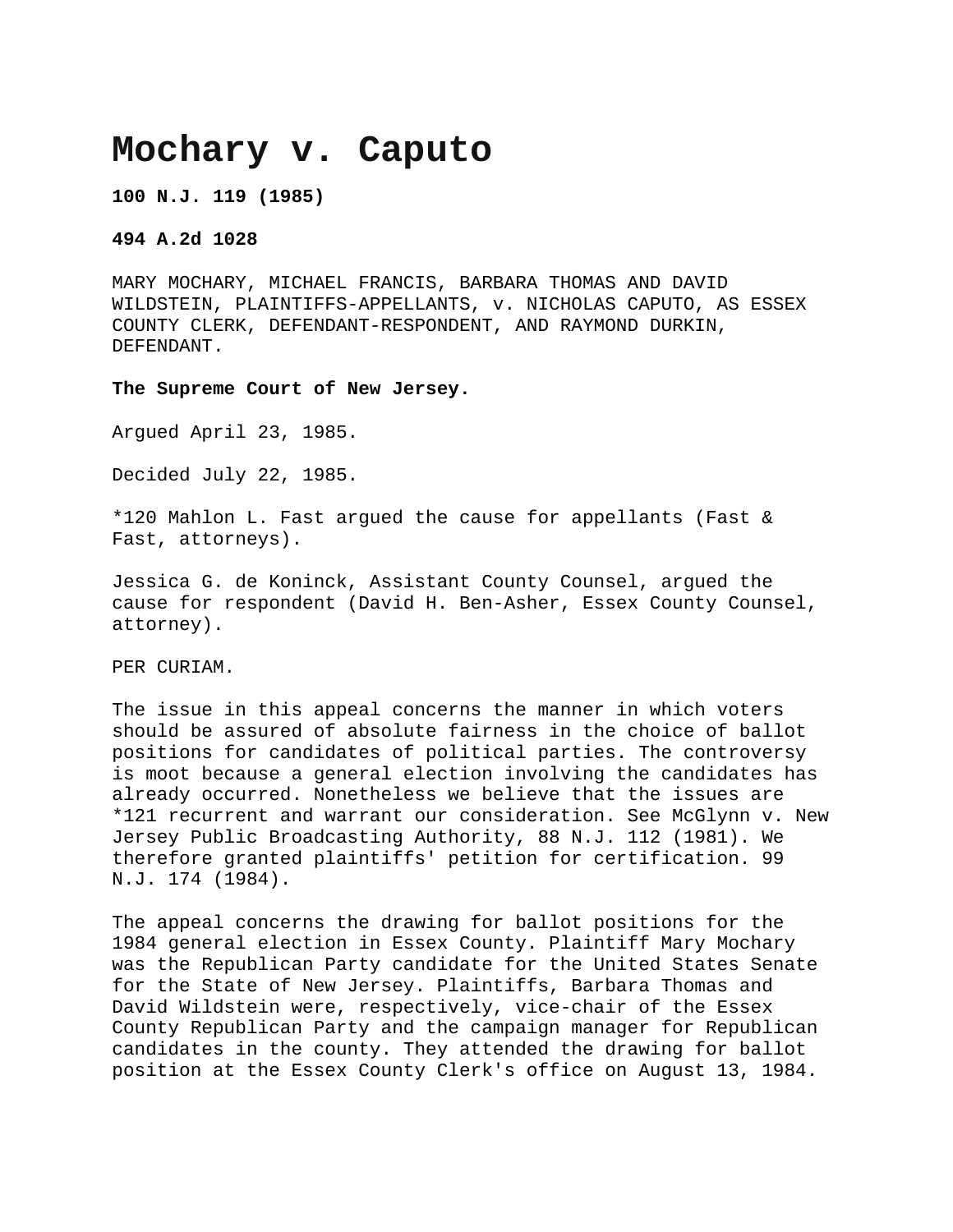According to their contentions, the drawing was conducted in a room that had a counter running its length. The counter was approximately four feet high. Above it was a glass partition. The plaintiffs, Wildstein and Thomas, were on the public side of the counter and on the Clerk's side were several desks. A reporter and various other public employees were also in the room on the public side of the counter. The Clerk read a prepared statement describing the procedure and the names and offices to be drawn. He then demonstrated the materials to be used in the draw. These materials consisted of plastic capsules that were located in an ashtray and the papers with the names of the respective political parties that were to be inserted into the capsules. Prior to the drawing, he slid an ashtray containing several open capsules through an opening in the glass partition, cautioning the witnesses not to touch the capsules; he permitted the plaintiff Barbara Thomas to look inside the juror selection box that was employed to contain the capsules; and he also showed the witnesses the paper strips upon which Wildstein was able to read the typewritten words designating each party. Plaintiffs contend that the Clerk then put the box, the papers, and the capsules on a desk behind him. At the desk, he folded the papers and inserted them into the capsules that he selected. Plaintiffs assert that as a result of \*122 the way in which the Clerk turned his body and the distance between them, they were unable to see close-up and in detail what had been done. The capsules are about three-quarters of an inch in length and are approximately the size of a cold-remedy capsule.

Still standing at the desk behind the counter, the Clerk inserted the capsules into the box, shook the box, and then put his hand into the box and took out one capsule at a time. He opened the first capsule and said "Democrat" and then took out the second and said "Republican".

According to plaintiffs, this result had occurred on 40 out of the last 41 times that the draw in Essex County had been made. They sued to set aside the draw. Although the statistical odds of such an occurrence are calculable, neither side offered proof of the odds. At oral argument before us, the Court suggested, and thereafter plaintiffs concurred, that the odds were less than one in 50 billion. Defendant disputes the basis for the statistics (but not the certainty of the calculation), preferring to consider only the period from 1968 to 1984 and excluding three years when deputies made the draw. (Prior to the 1968 amendment, "paper cards, of the same size, substance and thickness \* \* \*" were drawn from the box.) During this shorter period, defendant drew 14 Democratic slips first in 14 attempts.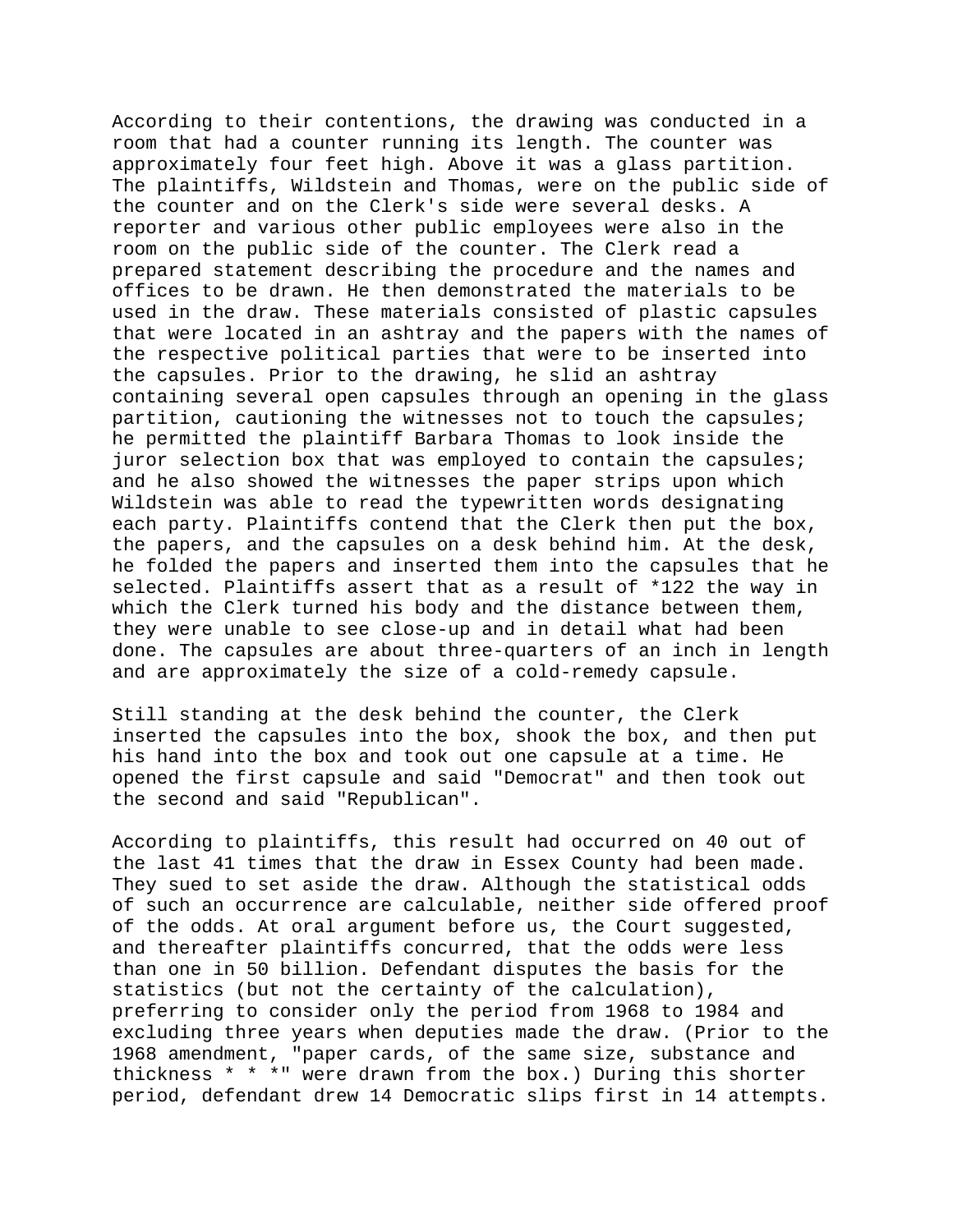Defendant's expert does not essay a numerical statistic, reporting only that the odds for such consistency are "much lower" than "not negligible." Although the record is not clear as to defendant's exact role in the twenty-four years of his tenure, defendant's expert does not in any way contradict plaintiff's position on the statistical odds of drawing one party first forty out of forty-one times, as the defendant had stated in a deposition that was introduced at the trial below.

Suffice it to say that most would feel, as the trial court did, that the evidence "screams for some conclusion on an emotional basis" that more than coincidence is involved. It is not emotion at all, however. Confronted with these odds, few persons of \*123 reason will accept the explanation of blind chance. Given these circumstances, even a limited judicial role in election matters should not tolerate any further loss of public confidence in the integrity of the electoral process by allowing such "coincidence" to continue without a judicial effort at resolution.

N.J.S.A. 19:14-12 controls the procedure that is to be followed when drawing for positions on the ballot:

The manner of drawing the lots shall be as follows: paper slips with the names of each political party written thereon, shall be placed in capsules of the same size, shape, color and substance and then placed in a covered box with an aperture in the top large enough to admit a man's hand and to allow the capsules to be drawn therefrom. The box shall be well shaken and turned over to thoroughly intermingle the capsules. The county clerk or his deputy shall at his office, draw from the box each capsule separately without knowledge on his part as to which capsule he is drawing. The person making the drawing shall open the capsule and shall make public announcement at the drawing of each name, the order in which name is drawn and the office for which the drawing is made.  $* * * * * * *$  Any legal voter of the county or municipality, as the case may be, shall have the privilege of witnessing the drawing. \* \* \* \* \* \* \* \*

We are satisfied that in the context of this case the trial court correctly held that since the electoral draw had occurred, and the court had not had the opportunity to resolve the dispute before the drawing, the court's reviewing role was restrained. If these issues had arisen in a way that would have permitted the court to fashion a timely remedy, the result of this suit would undoubtedly have been different. In these circumstances, however, the court concluded that there had been substantial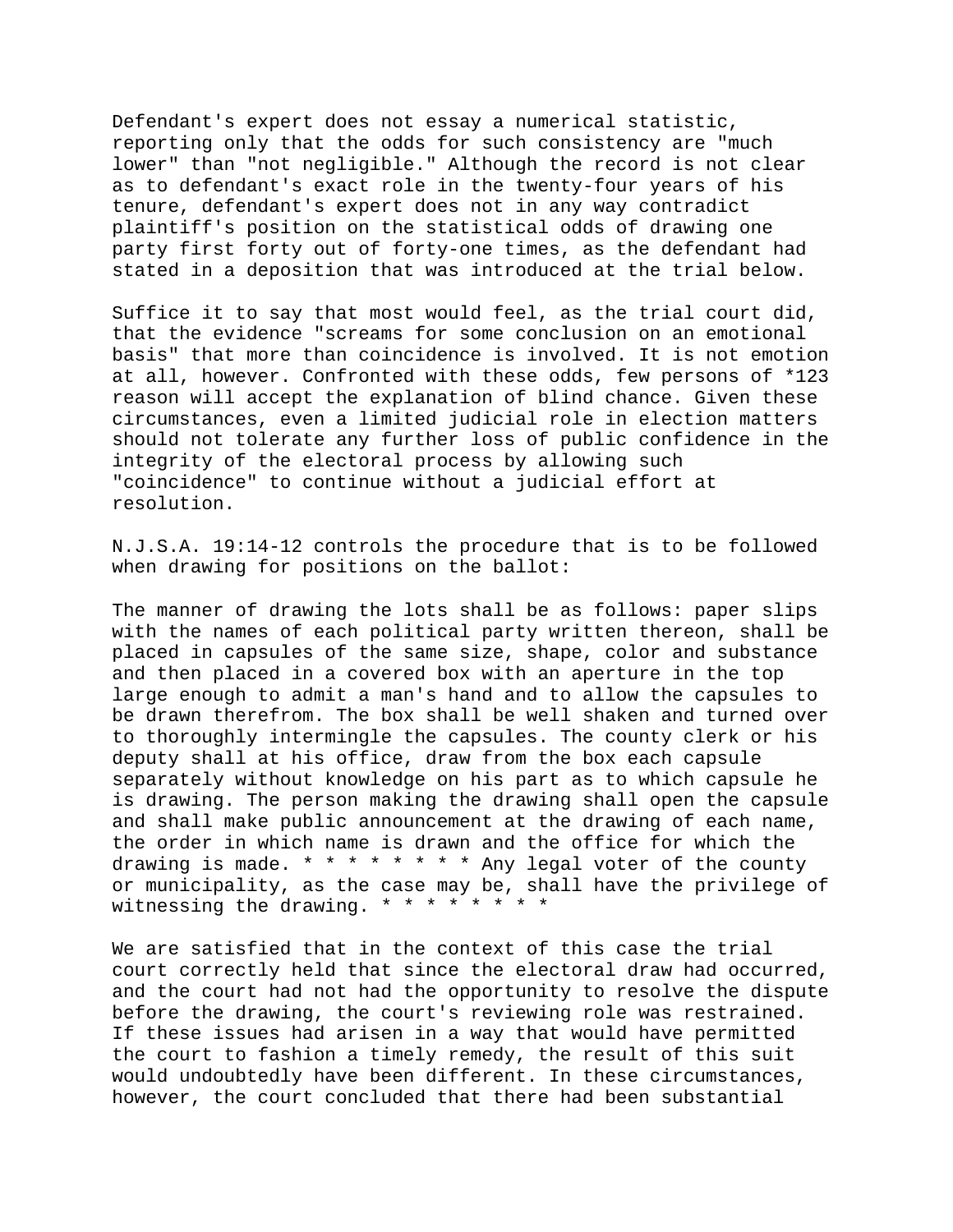facial compliance with the procedure described in the statute and found no evidence that there had been frustration of the underlying and overriding objectives of the Legislature in setting forth the procedure to be used in conducting the drawing. The court found that the Clerk did follow, as far as the evidence disclosed, exactly the procedure set forth in the statute in question, having put the names of the parties on paper slips; inserted the slips in capsules of the same size, shape, \*124 color, and substance; placed them in a suitable box; and literally allowed the choice to be witnessed. It concluded that in the totality of the circumstances the course followed by the Clerk was reasonable, and that since there was no evidence of fraud, it declined to set aside the draw. In an unreported decision, the Appellate Division affirmed substantially for the reasons expressed by the trial court. We do not agree that there was full compliance, but do agree that it was too late to remedy the situation and certainly agree that the draw could not be set aside.

On the other hand, there must be an abdication of an appropriate judicial role in vindicating the voter's right to witness such a draw effectively. The right to participate equally in the electoral process is the bedrock of our system. It is "of the essence of a democratic society." Reynolds v. Sims, [377 U.S.](https://supreme.justia.com/cases/federal/us/377/533/)  [533,](https://supreme.justia.com/cases/federal/us/377/533/) 555, 84 S. Ct. 1362, 1378, 12 L. Ed. 2d 506, 523 (1964). It is the right upon which all other civil rights depend. As mundane as it may seem, the statutory right to draw a certain position on the ballot "is a substantial one and should be protected by the court[s] whenever it is prejudiced or impaired." Cooke v. Lomenzo, 31 N.Y.2d 244, 250-251, 336 N.Y.S.2d 457, 462, 288 N.E.2d 291, 294 (1972) (Jasen, J., dissenting).

The Legislature has assigned to courts an integral role in maintaining the electoral process. N.J.S.A. 19:13-12 (review of petition of nomination); N.J.S.A. 19:14-20 (correction of ballot); N.J.S.A. 19:28-1 (recount of votes); N.J.S.A. 19:29-2 (contest of election); N.J.S.A. 19:32-18 (emergency orders allowing vote); N.J.S.A. 19:33-1 (striking names from register); N.J.S.A. 19:57-24 (disputes over absentee ballots). On numerous occasions courts have intervened to enforce compliance with various provisions of our election laws. See Gormley v. Lan, 88 N.J. 26 (1981); Richardson v. Caputo, 46 N.J. 3 (1965); Dimon v. Ehrlich, 97 N.J. Super. 83 (App.Div. 1967); Axtell v. Caputo, 85 N.J. Super. 80 (App.Div. 1964); Perry v. Giuliano, 46 N.J. Super. 550 (App.Div. 1957); Giuliano v. Reichenstein, 110 N.J. Super. 489 (Law Div. 1970).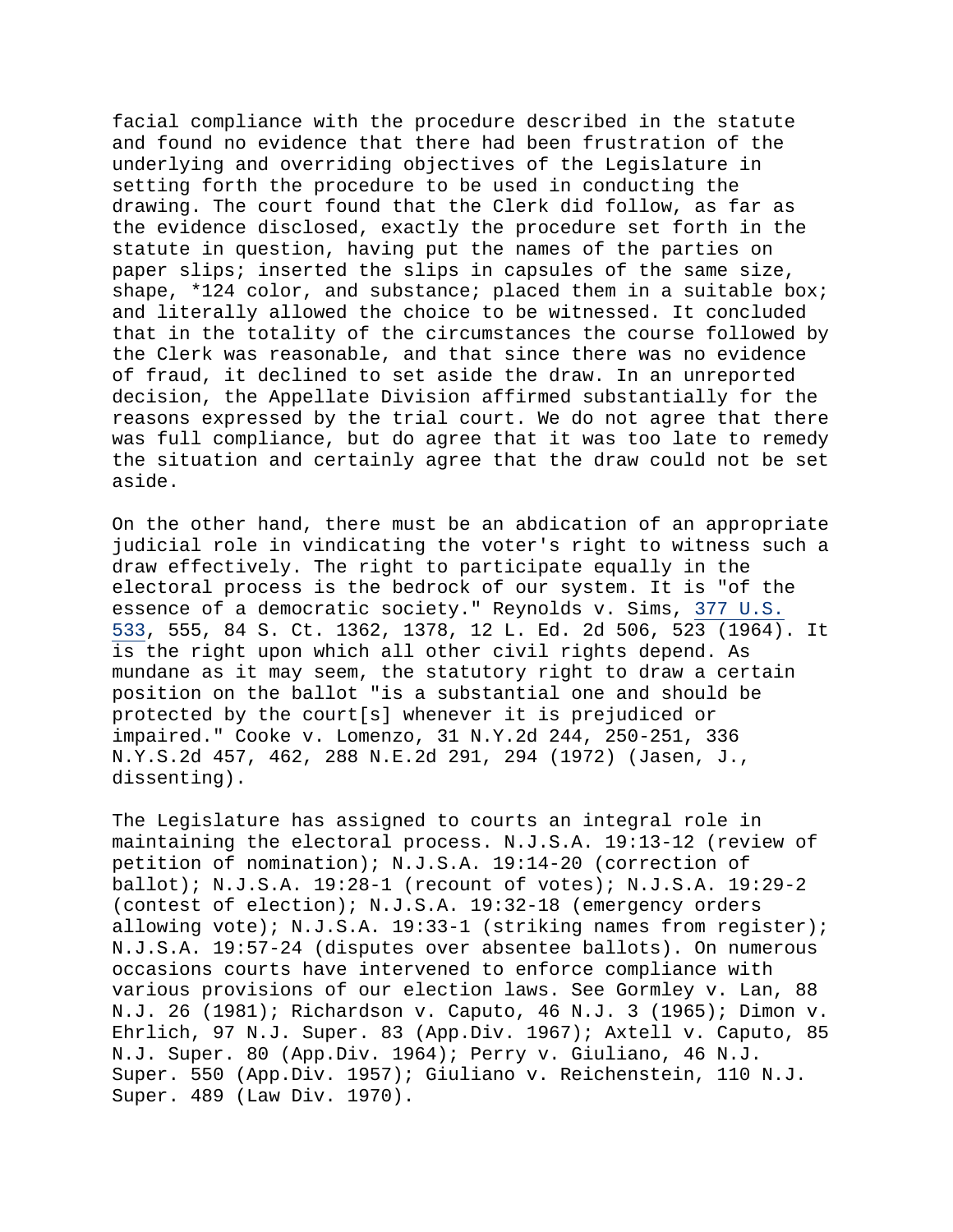\*125 In this case defendant maintains that it is within his discretion to refuse to permit witnesses to sample the capsules or watch closely as he inserts the strips of paper in them. He points to previous experience with paper ballots in which such participation may lead to indentation of the papers. Concededly in these matters a wide range of discretion is reposed in the election official. But that discretion is not without bounds. "Discretion, of course, is never the plaything of office. Rather it imports responsibility, a duty to act with reason." Richardson v. Caputo, supra, 46 N.J. at 9. It is not responsible and reasonable, after numerical "coincidence" has reached the proportions of this case, that election officials not take affirmative steps to strengthen confidence in the integrity of the electoral process.

We are informed that the County Clerk has already undertaken to replace the tiny capsules that were employed in this contest with a more substantial and more perceptible version. We are certain that, in addition to that desired change, other steps can be taken to strengthen voter confidence, including the following: that the Clerk allow the unassembled capsules to be on view for a reasonable time before the draw; that the entire drawing procedure be conducted without a barrier of any sort separating the Clerk and the witnesses (excepting, of course, the desk or table on top of which the drawing paraphernalia are placed); that the Clerk conduct the entire drawing procedure at a distance close enough to witnesses to permit unimpeded observation of the drawing process; that the Clerk initially display the individual unassembled capsule pieces and immediately thereafter assemble the capsules in clear view of the witnesses; that the Clerk display the legend actually withdrawn from the "winning" capsule as well as the legend thereafter withdrawn from the "losing" capsule; and that the Clerk conduct all of the foregoing procedures at "full face" to the witnesses, not at profile or with his back turned to the witnesses.

\*126 The parties should resolve these matters before the draw, since courts ordinarily cannot, as a practical matter, effectively intervene thereafter. One way of resolution would be by a written understanding covering details of the process, sufficient to assure the integrity of the draw in both appearance and fact; another would be by the use of a nonpartisan monitor, and in general permitting procedures likely to assure the integrity of an impartial draw subject only to the laws of chance. Given extraordinary statistical circumstances such as are present here, it is a proper role for a court to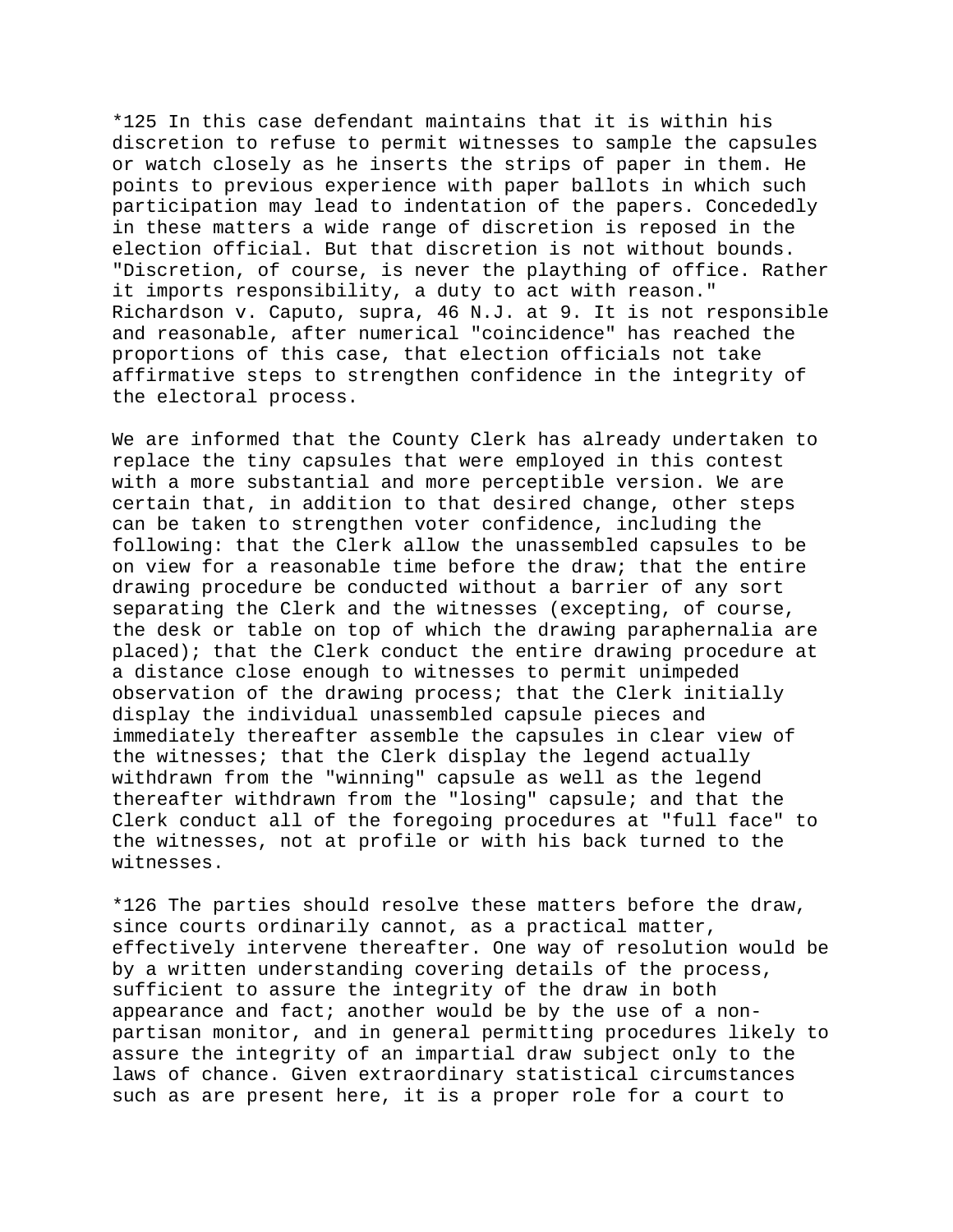adjudicate controversies between parties as to the means of maintaining the fairness of the electoral process. We do not doubt a court's power in special circumstances to mandate remedial measures as the concurrence would. We believe the better course is to expect that the reasoned discretion of the Clerk will reach the same conclusion.

Election officials share the same goals as the parties, to guarantee full and fair participation in the electoral process. Other institutions, public and private, conduct public drawings that enjoy unquestioned confidence. Within the framework of the statute no less can be accomplished here.

We are therefore confident that election officials will exercise their discretion with "responsibility \* \* \* [and] with reason," Richardson v. Caputo, supra, 46 N.J. at 9, to insure that no questions may linger, and that each political party's fair chance to a statutory ballot position not be diminished or diluted.

The judgment of the Appellate Division is affirmed.

CLIFFORD, J., concurring in judgment.

This is a touchy case. The circumstances disclosed by this record must shock even the most cynical observer of the public scene. But the delicacy of the subject a public election matter and the courts' legitimate function in respect thereof should not cause us to mute our voice. I presume to write because I fear the Court's message is muffled and its "resolution" of the \*127 dispute creates unwarranted risks. The response to the situation should be a clarion call for reform rather than a tranquilizing message of appeasement delivered in dulcet tones.

I concur in the judgment because the Court reaches the right result: it concludes that under the circumstances the trial court properly denied a redrawing for ballot positions. I part company with the majority, however, because of its reluctance to interpret the pertinent statute, N.J.S.A. 19:14-12, so as to impose on election officials certain minimum requirements for fair procedures in ballot-position drawings. Especially do I disagree with the invitation to parties in a contested election to resolve those procedures for themselves. In that respect the Court's opinion runs counter to the existing statutory framework in this area and tends to cloud, rather than clear, the issue of the County Clerk's responsibilities in conducting such drawings. By taking that approach the Court ignores its obligation to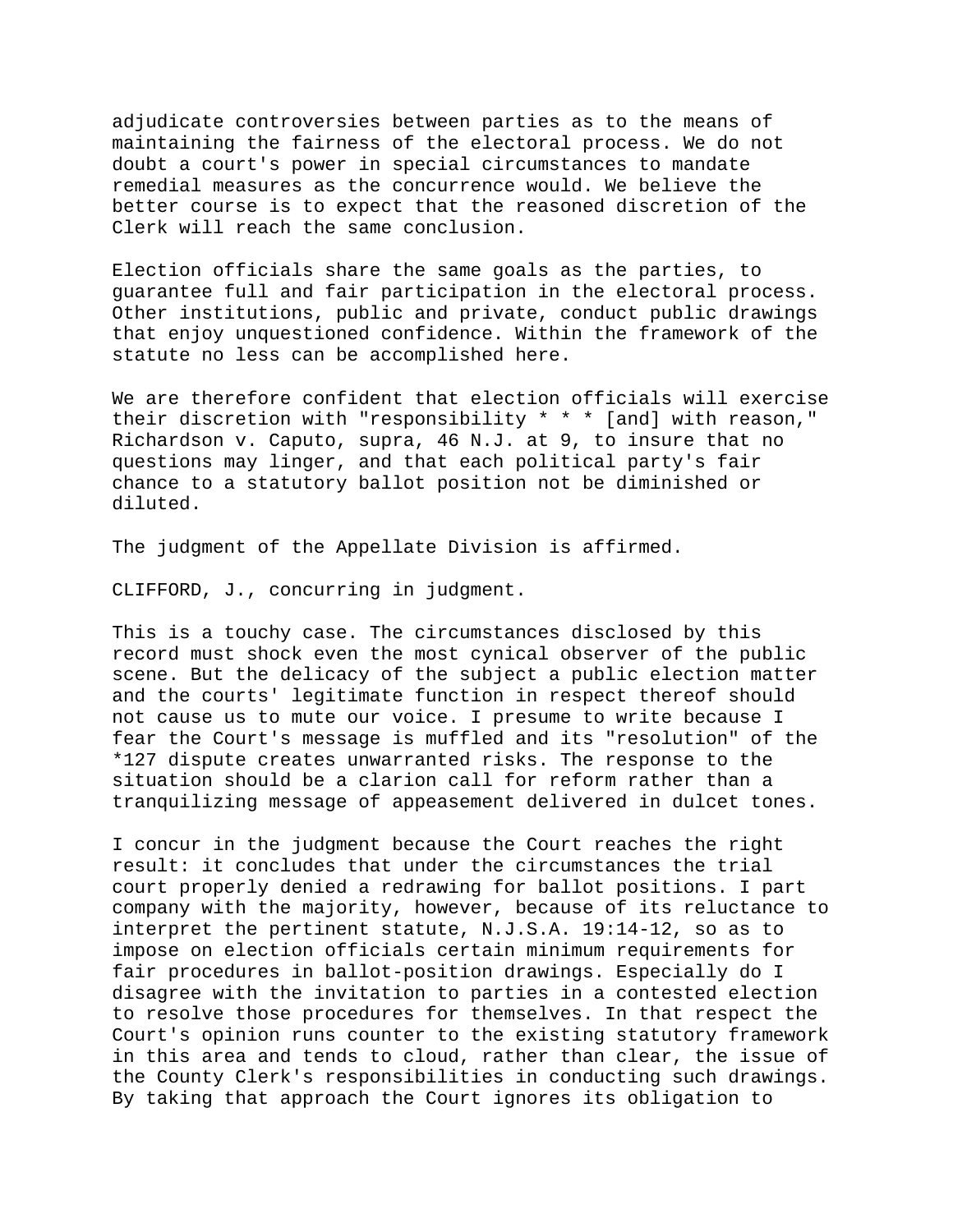define what is involved in "witnessing" the drawing as contemplated by N.J.S.A. 19:14-12, and foregoes an opportunity to further the intent of the legislature by imposing minimum safeguards that would materially improve the procedures for those drawings.

## I

Plaintiffs, all Republicans, are former candidates for statewide, county, and municipal offices, along with the Republican county chairman. Defendants are Nicholas Caputo, a registered Democrat who has served as Essex County Clerk for twenty-four years, and Raymond Durkin, Democratic county chairman, who did not appear in the action.

The dispute centers around the August 13, 1984 drawing by Mr. Caputo for various positions on the ballot for the upcoming November election. The political party that "wins" the drawing is placed on "line A" on the November ballot. Those "in the know" even those who know precious little about these things agree that the conventional wisdom indeed has it accurately: \*128 line A represents the preferred ballot position. And as fate, or whatever, would have it, at the August Thirteenth drawing, line A went to the Democratic party, the fortieth time that this same phenomenon had emerged in forty-one drawings during Mr. Caputo's tenure as County Clerk.

Under the pertinent statute, N.J.S.A. 19:14-12, "[a]ny legal voter of the county or municipality \* \* \* shall have the privilege of witnessing the drawing." Plaintiffs Thomas and Wildstein were in the group that attended the drawing, and neither they nor any other member of the group raised any question or otherwise complained about the manner in which the proceedings were conducted, as set forth in detail in the Court's opinion, ante at 121-122. Plaintiffs now contend, however, that they are entitled to a redrawing because there was not compliance with the statutory provision for "witnessing the drawing." Specifically they contend that "witnessing" should include all sensory perceptions particularly touching that might be helpful in confirming the legitimacy of the ballot-position drawing.

II

The statute in question, N.J.S.A. 19:14-12, provides a detailed set of procedures to be followed in a drawing for ballot positions. Ante at 122-123. Once the specific requirements of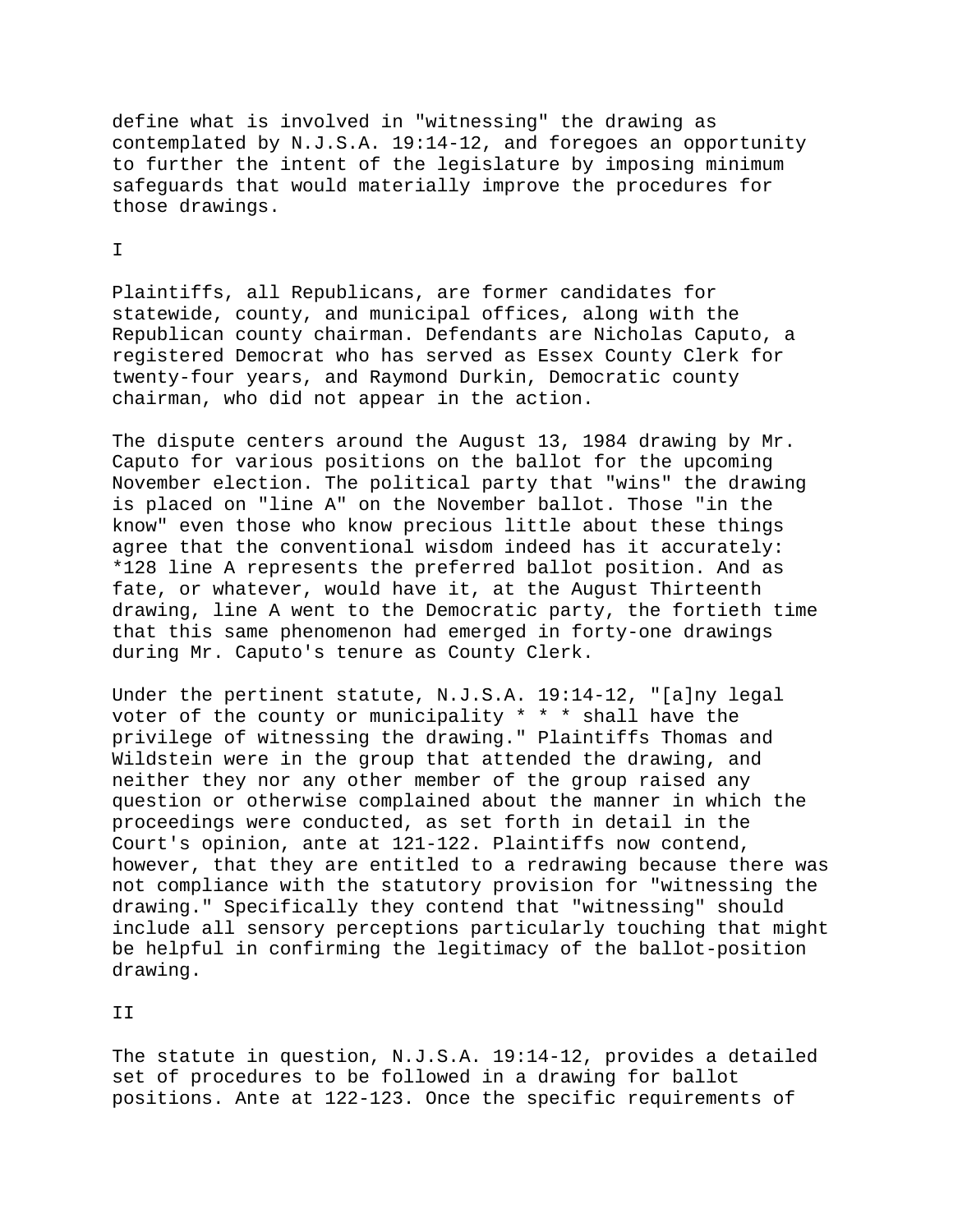the statute have been met, the County Clerk is vested with a degree of discretion in the conduct of the drawing. Put differently, discretion does not come into play until all the mandates of the statute have been met. See Quaremba v. Allan, 67 N.J. 1, 8 (1975).

Although it reaches the unadorned conclusion that in this case there was not full compliance with the statute, ante at 124, the Court leaves us in suspense by not providing any specific example of non-compliance or infractions. This adds little to anyone's understanding of the case. It does, however, reinforce the idea that a Clerk may violate the statute and do so \*129 with impunity. The fact of the matter is that the most meticulous review of this slim record will uncover no act of nonconformity, because on the face of things Caputo complied with the express statutory directives as they apparently have been understood to date. Moreover, there has been no demonstration of fraud.

But despite the County Clerk's apparent compliance with the statute in this instance, one cannot help being struck by the marvel, the otherworldly coincidence, of one party "winning" the drawing forty out of forty-one times. That the record supports this numerical result is not open to question. Nor is it open to any doubt whatsoever that assuming a fair and random selection of one item out of a possibility of two, the odds on drawing line A forty times out of forty-one draws are about one in fifty billion. Get that? ONE in FIFTY BILLION!

It understates the case to suggest that this extraordinary state of affairs should act as a challenge to anyone and everyone concerned with the preservation of voter confidence. The finger does not point at Mr. Caputo, who did not conduct all of the forty-one drawings himself it points at the system. And a system that produces the results recited above has to excite some skepticism about whether it is on the "up-and-up." That kind of skepticism is a symptom of a diseased system, one that should no longer be tolerated.

## III

If such a system is not to be suffered henceforth, corrective measures must be imposed. This is not to say, however, that they must or should be imposed on the parties to this litigation, inasmuch as the case started with a ballot drawing conducted almost one year ago, followed by a general election and the subsequent seating of various public officials who have served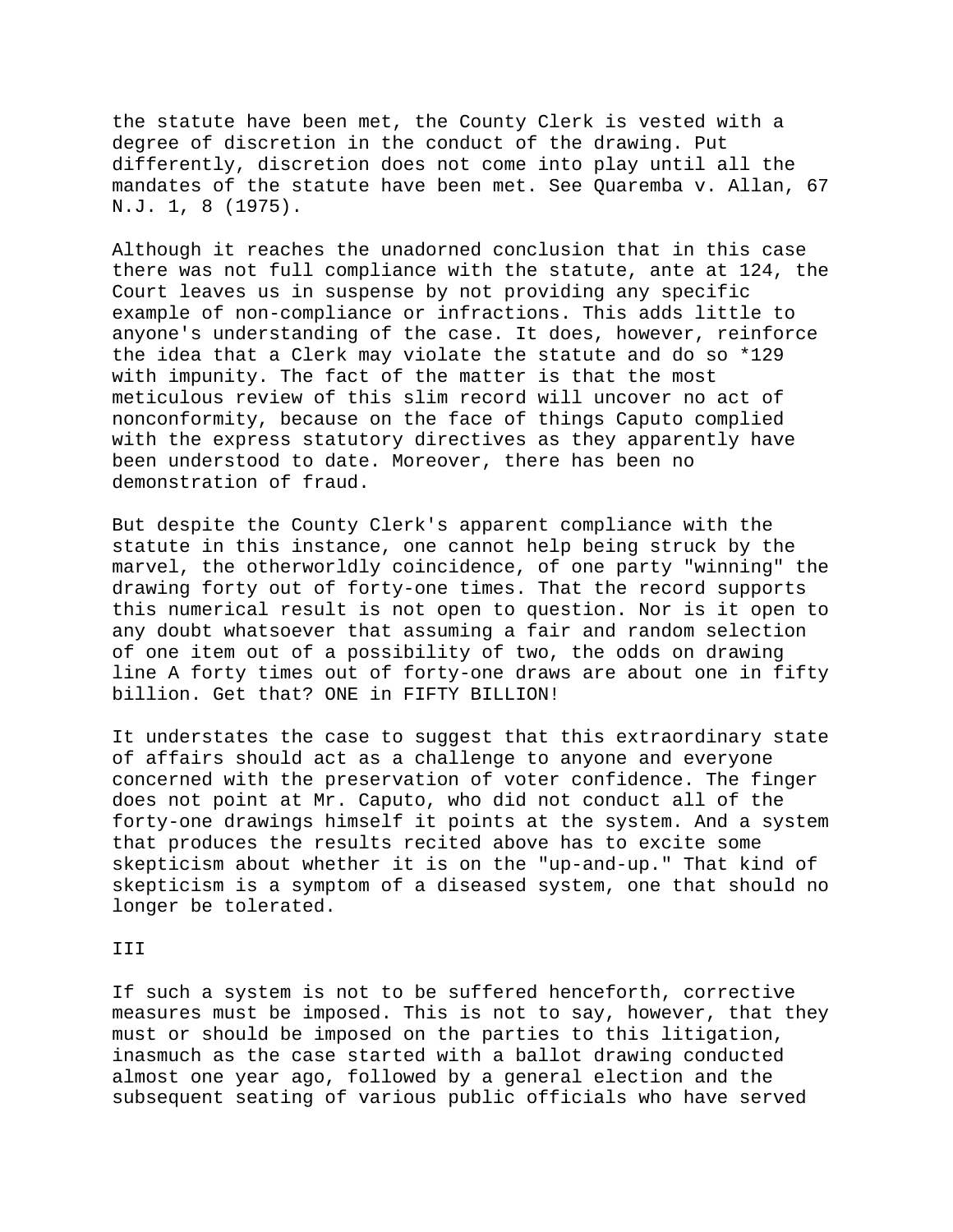their respective constituencies for about half a year. We cannot unscramble that egg. Moreover, we should be mindful of the fact that until this case no court has been called upon to \*130 interpret the word "witnessing" as used in N.J.S.A. 19:14-12. For that reason, as well as because of the apparent acquiescence of plaintiffs at the time of the drawing, it would be unfair to say nothing of impolitic and unrealistic to let any "new" meaning affect the result in this case. Cf. State v. Galati, 64 N.J. 572 (1974) ("This Court on occasion, for the sake of essential fairness, has foreborne or modified action it would otherwise take, or intends to take in the future \* \* \*. These have included instances \* \* \* `where the Court had no reported opinion touching the immediate subject \* \* \*.'" Id. at 578, quoting In re Abrams, 56 N.J. 271, 278 (1978)).

What, then, should be done for the future? I would commence with the proposition that the legislative purpose underlying the "witnessing" requirement of N.J.S.A. 19:14-12 is to maintain public confidence in the election process by ensuring that a fair and impartial drawing is held. To ensure that confidence I would pour some content into "witnessing." Whatever else the statutory privilege of "witnessing" may imply, it surely must include a reasonable opportunity to observe to see, to watch the drawing. Accordingly, I would hold that henceforth, for a "witnessing" to meet the bare minimum requirement of the statute, it should include, in addition to the replacing of the tiny capsules used in this contest with a more substantial and perceptible version, all of the specific steps listed by the Court, ante at 125. My difference with my colleagues is that whereas they view those measures as desirable "steps [that] can be taken to strengthen voter confidence," id. I would declare them to be indispensable ingredients of a fair drawing. I would mandate them, as part of the statutory right of witnessing.

As for plaintiffs' contention that the privilege of witnessing should include the right to inspect the capsules by touching them, it is unclear whether the ordinary and well-understood meaning of the word "witness" includes the sensory perception of touch. As observed by the trial court, allowing people other than the Clerk to touch the capsules could very well create as \*131 much apprehension as it would alleviate. It is arguable that allowing others to touch the capsules transforms witnesses into participants. Moreover, N.J.S.A. 19:14-12 provides that "[a]ny legal voter \* \* \* shall have the privilege of witnessing the drawing" (emphasis added), so that requiring the opportunity to touch as an essential statutory element of witnessing could produce an awkward, even chaotic, situation as the number of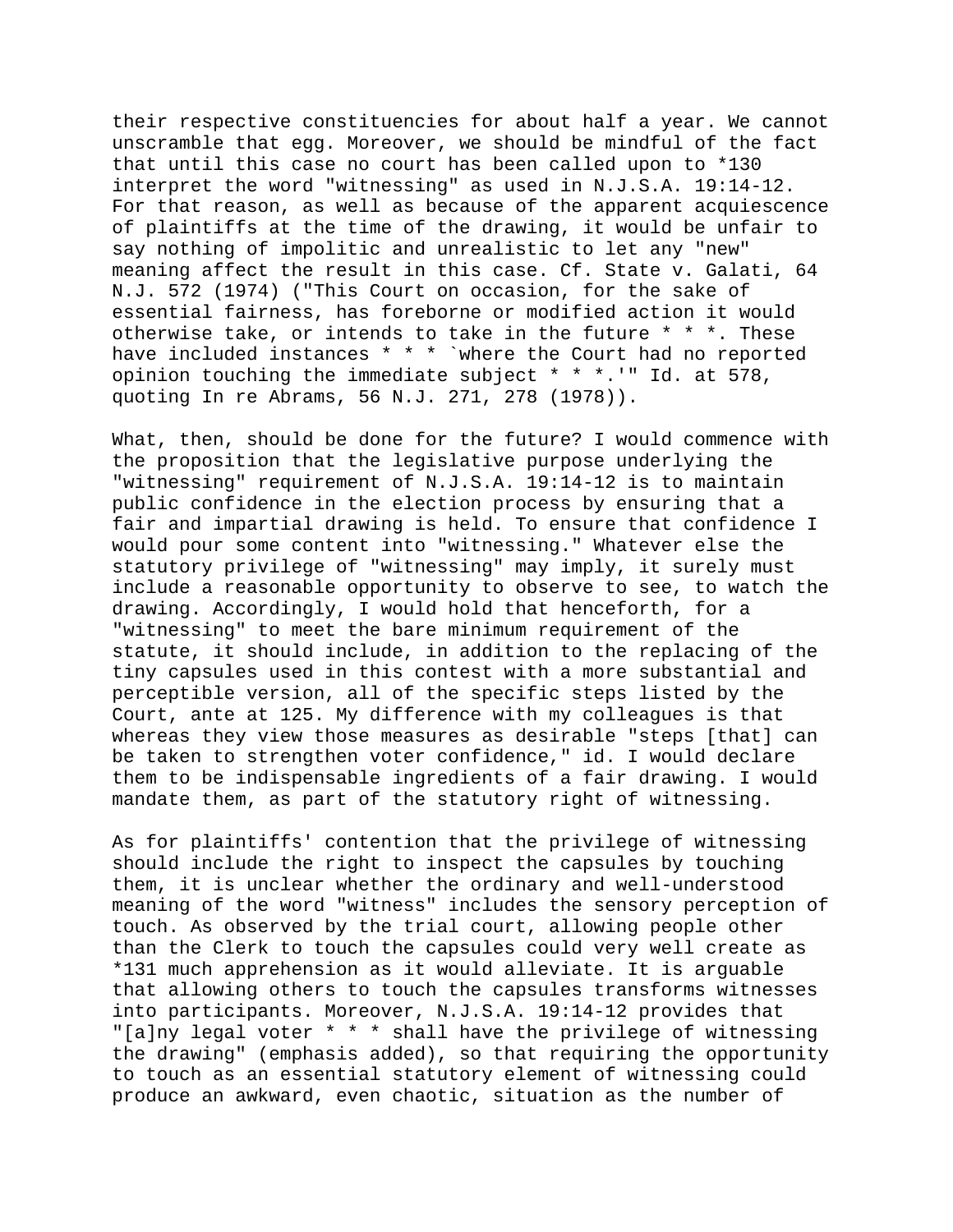witnesses increases. Accordingly, it seems to me that requiring the opportunity to touch as a component of the privilege to witness would be a substantial change in the method of selection that should come from the legislature rather than from this Court.

Nonetheless, although the statutory privilege of witnessing does not compel an opportunity to touch the paraphernalia, it does not follow that the statute prevents the Clerk from allowing certain representatives to touch the capsules. Here we reach the area of the Clerk's discretion. I would encourage the practice of touching when, in the reasonable exercise of his discretion, the official conducting the drawing perceives that no practical difficulties will result. In addition, it may be that the legislature's curiosity will be piqued by the startling history of ballot position drawings in Essex County. That body might wish to consider the advisability of amending N.J.S.A. 19:14-12 to build in a safeguard that would allow one representative from each political party to inspect the drawing paraphernalia by touching the capsules.

IV

In my view the foregoing amount to straightforward and concrete improvements. My colleagues likewise recognize most of them as such, as the Court's excellent list of available steps, ante at 125 demonstrates; but instead of imposing them or some other requirements as a matter of statutory interpretation, the Court is content to assume an avuncular role, offering precatory phrases in the place of mandates. My fear is that \*132 because the Court does not offer a concrete remedy to future plaintiffs nor provide guidance to lower court judges who may have to address these same or similar problems in forthcoming elections, the majority opinion may actually encourage future abuses by conveying the image that the Court is powerless to act in this area. I can readily accept the notion that members of this Court may very well disagree as to what steps are necessary to do justice to the legislature's purpose in providing that a privilege shall exist to witness the ballot position drawing; but there should be no difference of opinion that the responsibility of giving meaning to the statute lies with this Court, not with some future set of litigants.

That is where the real rub lies. The Court would have the "parties" a group left undefined in the majority opinion resolve these matters on their own at some unspecified time before the drawing. That approach is little short of abandonment of our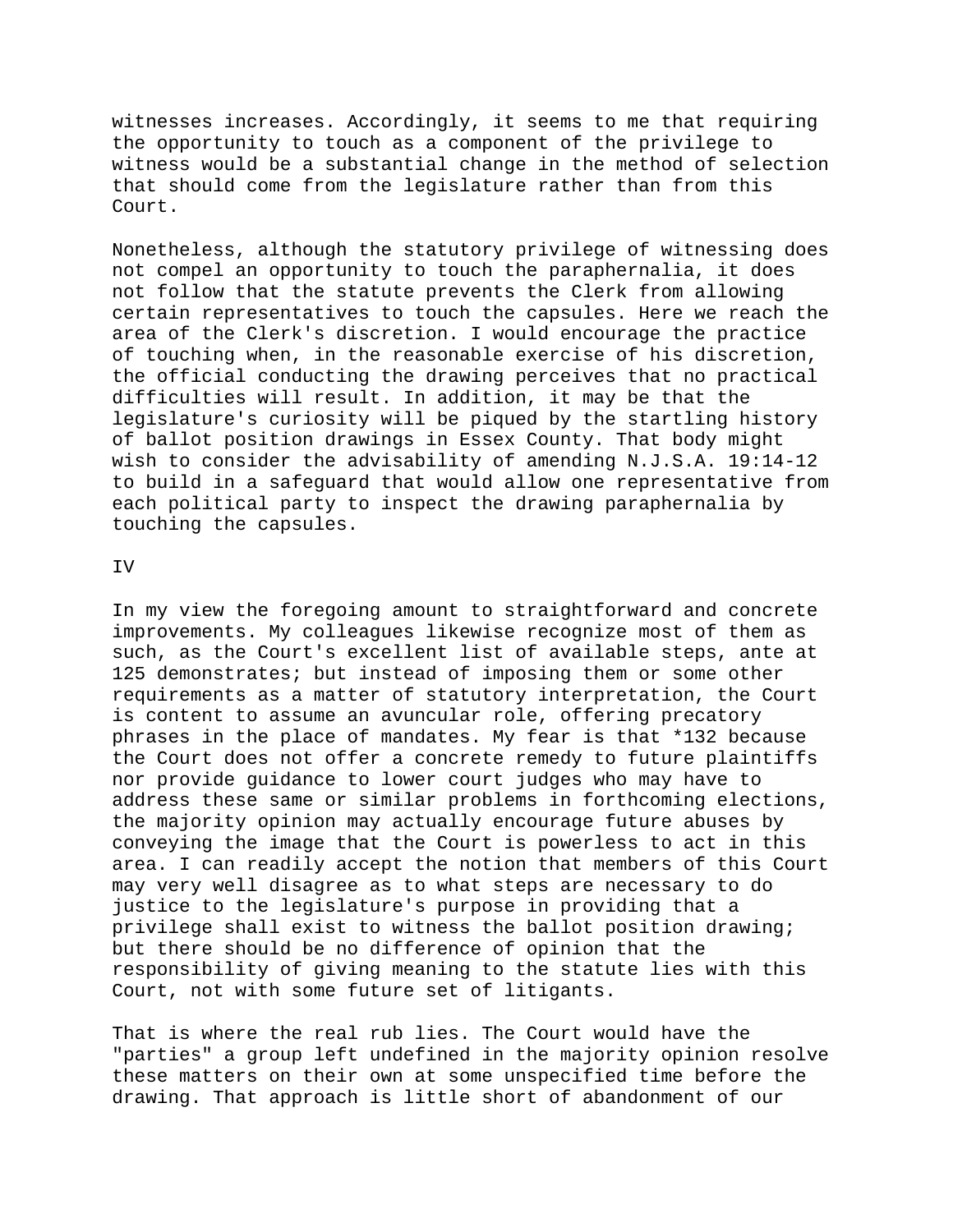responsibility to define the statutory term "witnessing." By setting out a detailed procedure to be followed in conducting the ballot-position drawing, N.J.S.A. 19:14-12 undoubtedly contemplates a certain uniformity in the process to be followed. To the extent practicable this Court should continue the legislature's call for consistent standards by defining the statutory privilege to witness the drawing. Providing minimum required procedures furthers this objective. Simply making suggestions no matter how sensible, as the ones floated by the Court surely are does not. And delegating those important decisions to the parties does not. Moreover, the Court's approach intimates that the privilege of witnessing is available only on the demand of those citizens who are in a position to negotiate for it. The process of ensuring that which every citizen has come to expect as a matter of fundamental right a fair election, and one that appears to be fair has now become a product of the marketplace.

By not determining what standards are required by the statute, the Court has all but guaranteed future litigation on \*133 this identical issue. Aside from a number of nonbinding suggestions, the Court has provided no guidance at all to those who will need to know what the statute demands. The parties are left on their own to fill the gaps in the statutory directions an invitation to confusion. A likely scenario is that future parties, unable to agree, will turn to the courts for the statutory interpretation that should be, but regrettably is not, a part of today's opinion. In short, we will be back to square one.

IV

The importance of this case should not be overlooked. It is not extravagant to say that the problem confronting us goes to the heart of the democratic system. Failure to address it head-on can only foster disrespect for processes of free elections. The random drawing of ballot positions is a major safeguard against election fraud, and "[n]othing is as dangerous in a democracy as a safeguard which appears to be adequate but is really a facade." A. Vanderbilt, The Challenge of Law Reform (1955), quoting E. Wilkerson, M.P., in Committee on Members' Powers Report at 138 (1936).

Sir Winston Churchill reminded us that "[a]t the bottom of all the tributes paid to democracy is the little man, walking into the little booth \* \* \*." F. Czarnoski, The Wisdom of Winston Churchill at 99 (1956). Only if the little man walks with confidence in and respect for the system can the promise